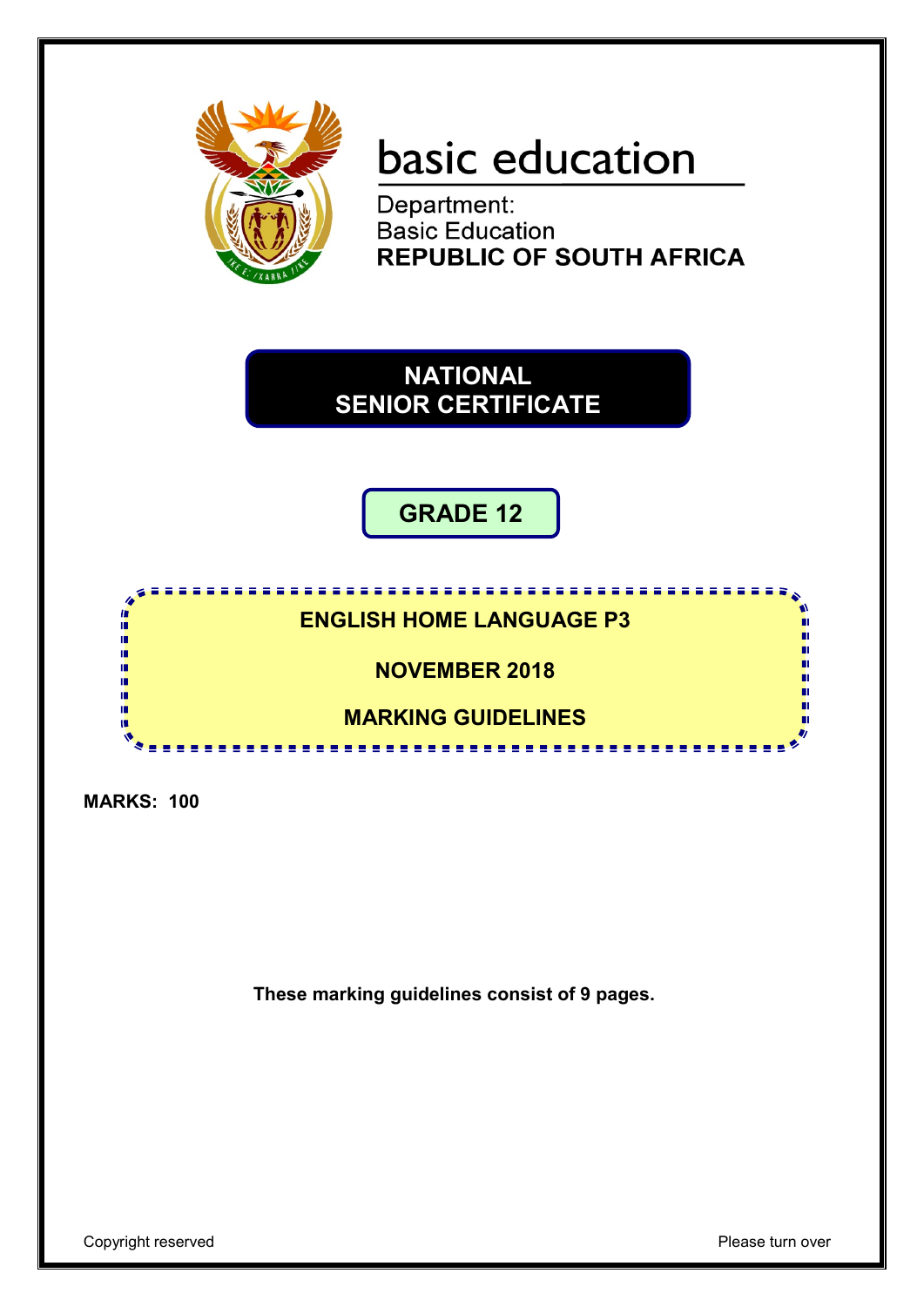#### **INFORMATION FOR THE MARKER**

In assessing a candidate's work, the following aspects, among others, drawn from the assessment rubric, must be borne in mind:

- The overall effect of planning, drafting, proofreading and editing of the work on the final text produced
- Awareness of writing for a specific purpose, audience and context – as well as register, style and tone – especially in SECTION B
- Grammar, spelling and punctuation
- Language structures, including an awareness of critical language
- Choice of words and idiomatic language
- Sentence construction
- Paragraphing
- Interpretation of the topic that will be reflected in the overall content: the introduction, the development of ideas and the conclusion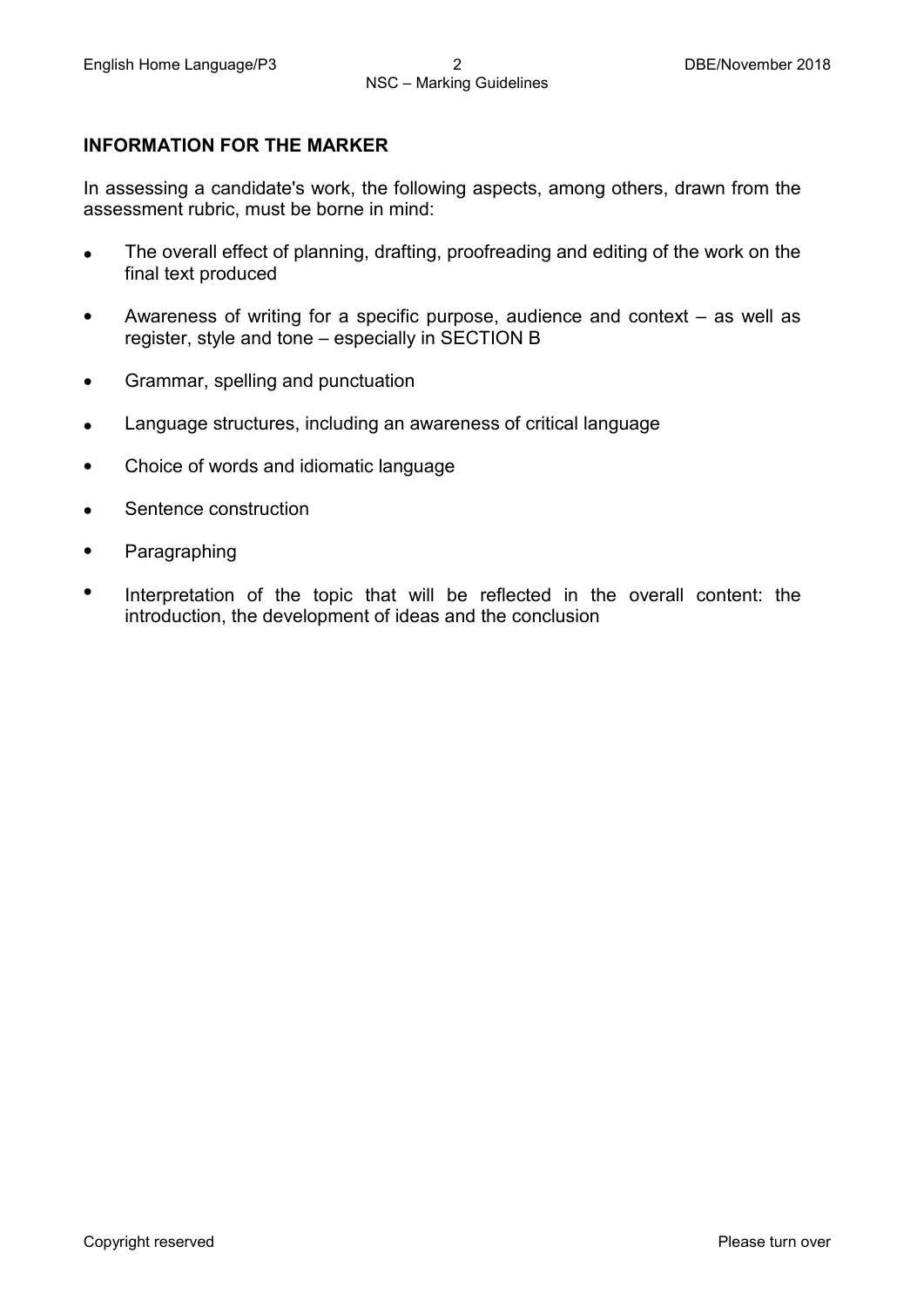#### **SUGGESTED APPROACH TO MARKING**

#### **SECTION A: ESSAY**

Refer to SECTION A: Rubric for Assessing an Essay found on pages 7 and 8 of these marking guidelines.

| <b>CRITERIA USED FOR ASSESSMENT</b> |              |  |  |  |
|-------------------------------------|--------------|--|--|--|
| <b>CRITERIA</b>                     | <b>MARKS</b> |  |  |  |
| Content and planning (60%)          | 30           |  |  |  |
| Language, style and editing (30%)   | 15           |  |  |  |
| Structure (10%)                     | 5            |  |  |  |
| I TOTAL                             | 50           |  |  |  |

- 1. Read the whole piece and decide on a category for CONTENT AND PLANNING.
- 2. Re-read the piece and select the appropriate category for LANGUAGE, STYLE AND EDITING.
- 3. Re-read the piece and select the appropriate category for STRUCTURE.

#### **SECTION B: TRANSACTIONAL TEXTS**

Refer to SECTION B: Rubric for Assessing Transactional Texts found on page 9 of these marking guidelines.

| <b>CRITERIA USED FOR ASSESSMENT</b> |              |
|-------------------------------------|--------------|
| <b>CRITERIA</b>                     | <b>MARKS</b> |
| Content, planning and format (60%)  | 15           |
| Language, style and editing (40%)   | 10           |
| <b>TOTAL</b>                        | 25           |

- 1. Read the whole piece and decide on a category for CONTENT, PLANNING AND FORMAT.
- 2. Re-read the piece and select the appropriate category for LANGUAGE, STYLE AND EDITING.

#### **NOTE:**

- Various formats of transactional/referential/informational texts have been taught/are in current practice. This has to be considered when assessing the format.
- Give credit for appropriateness of format.
- Look for a logical approach in all writing.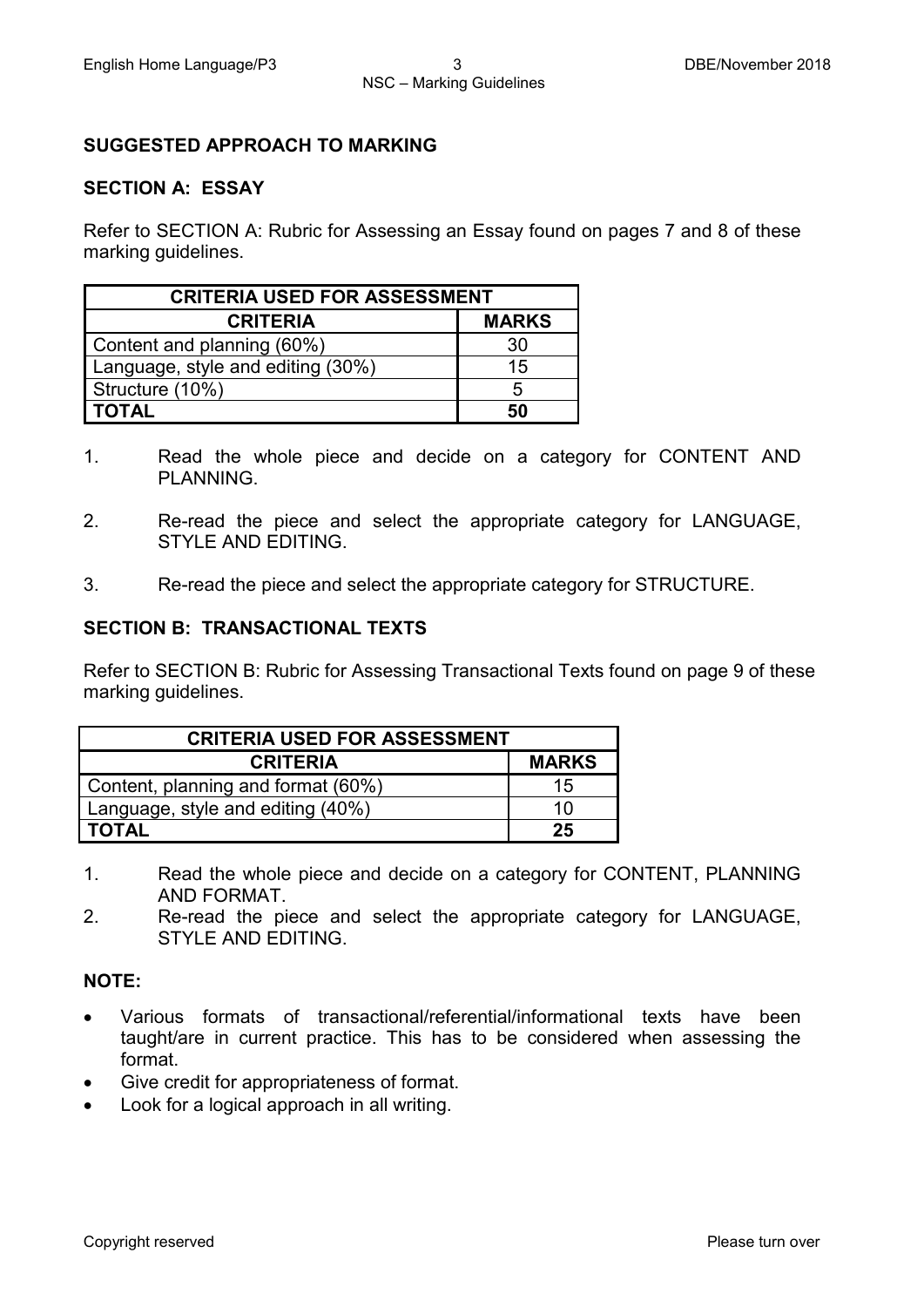**[50]**

#### **NOTE:**

- **The points given below each topic in these marking guidelines serve only as a guide to markers.**
- **Allowance must be made for a candidate's own interpretation of the topic, even if it differs from the given points or a marker's own views or interpretations.**

#### **SECTION A: ESSAY**

#### **QUESTION 1**

Candidates are required to write ONE essay of 400–450 words (2–2½ pages) on ONE of the given topics. Candidates may write in any genre: narrative, descriptive, reflective, discursive, argumentative, or any combination of these.

#### 1.1 **Marketplace secrets**

- "Marketplace" could refer to any place of trading.
- Responses could focus on observations in the marketplace/anecdotal accounts of behind-the-scenes activities.
- Accept fantastical interpretations.

#### 1.2 **'What is life?**

.

**It is the flash of a firefly in the night; It is the breath of a buffalo in the wintertime. It is the little shadow which runs across the grass And loses itself in the sunset.'**

[Crowfoot, warrior and orator]

- Fleeting moments in life could be described.
- Brevity of life could be discussed.
- Beauty of nature could be explored. **[50]**

#### 1.3 **Mankind is on the edge***.*

- Candidates could focus on a variety of scenarios, such as innovation and despair.
- Allow for apocalyptic narratives. **[50]**

#### 1.4 **'It is only impossible until it is done.'**

[Nelson Mandela] • Focus on achievements despite challenges/obstacles.

- Candidates could disagree with the topic.
- Credit literal/figurative responses. **[50]**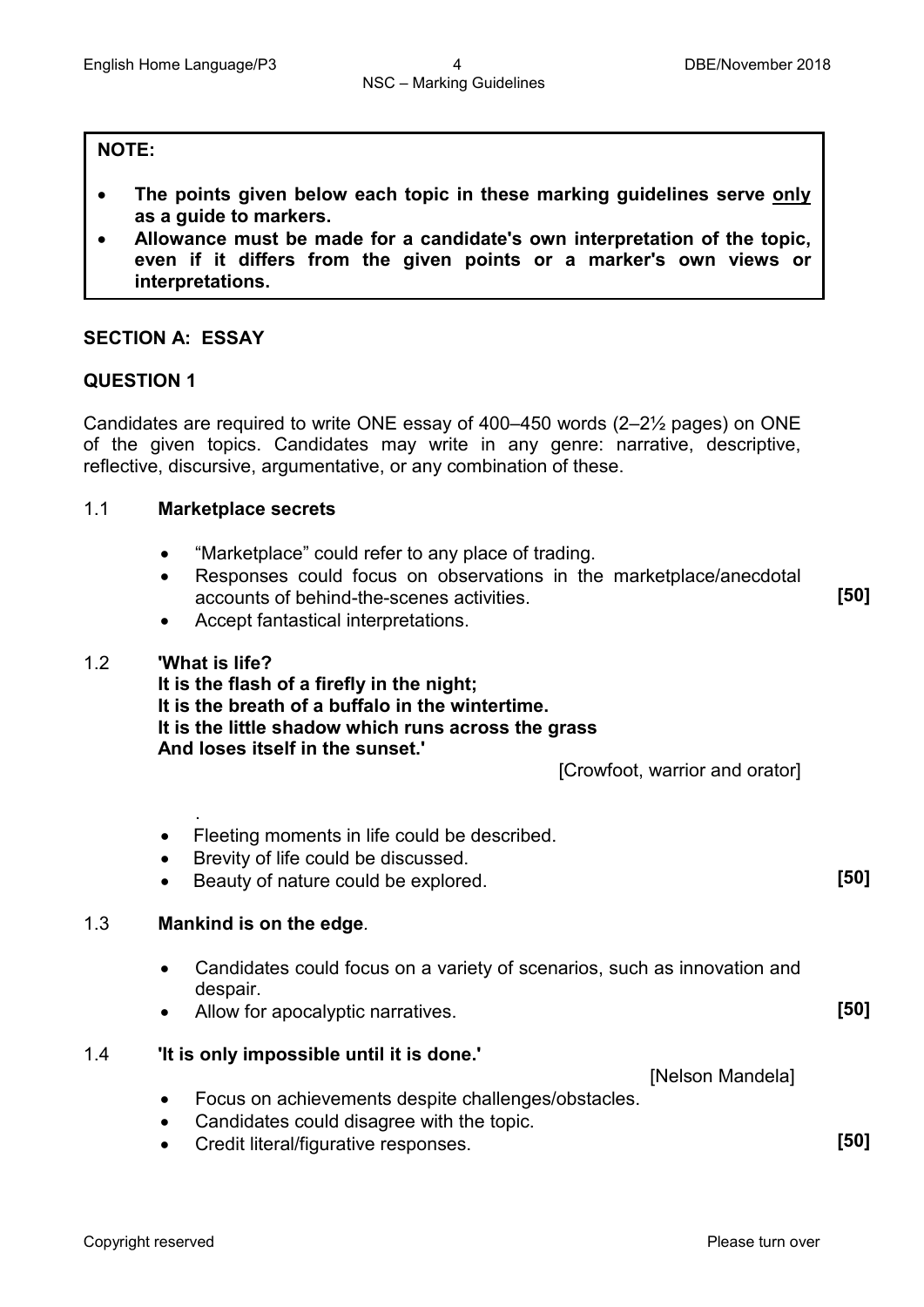# NSC – Marking Guidelines

#### 1.5 **Necessary trouble**

- Focus on: 'The end justifies the means.'
- Candidates could relate how mischief/wrongdoing might be inevitable/justifiable.
- Candidates could relate how experiencing trouble in life is important for positive change. **[50]**
- 1.6 **NOTE:** There must be a clear link between the essay and the picture chosen.

#### 1.6.1 **Man resting on statue**

- Credit literal, figurative and/or mixed responses. **[50]**
- 1.6.2 **Cityscape through the lenses of a pair of spectacles**
	- Credit literal, figurative and/or mixed responses. **[50]**

#### 1.6.3 **Face and Tree**

• Credit literal, figurative and/or mixed responses. **[50]**

### **TOTAL SECTION A: 50**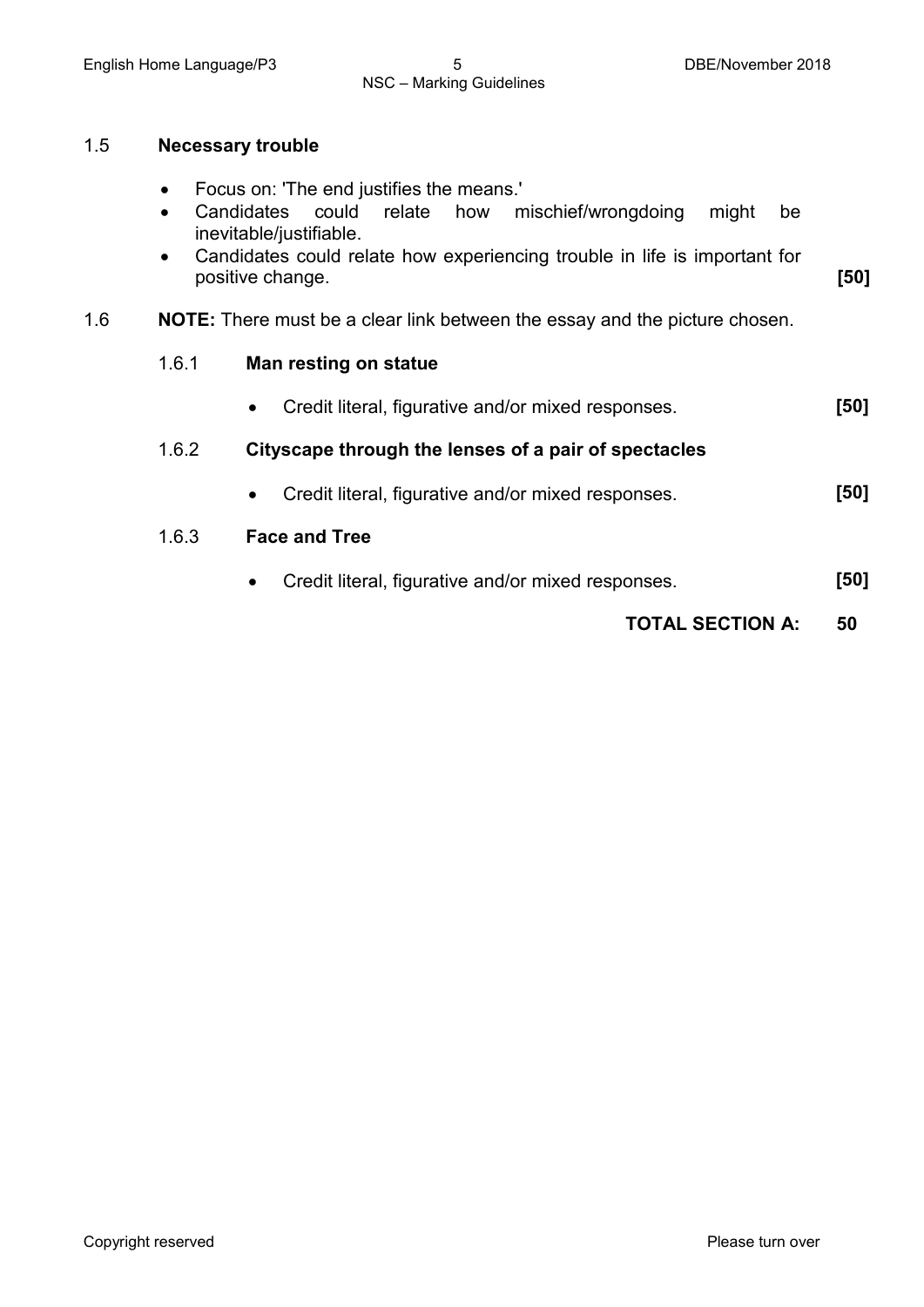# NSC – Marking Guidelines

#### **SECTION B: TRANSACTIONAL TEXTS**

#### **QUESTION 2**

Candidates are required to respond to TWO of the topics set. The body of each response should be 180–200 words (20–25 lines) in length. The language, register, style and tone must be appropriate to the context.

#### 2.1 **SPEECH**

- Speech should focus on inclusion of a number of languages in context.
- Respect for language diversity could be highlighted. **[25]**

#### 2.2 **FORMAL LETTER**

- The candidate should congratulate the winner of the prestigious award and specify what the innovation is.
- Format: own address, date, addressee, subject line, salutation and signing-off **[25]**

#### 2.3 **OBITUARY**

- The candidate must show an understanding of an obituary as opposed to a eulogy.
- The focus should be on the life and legacy of the deceased. **[25]**

#### 2.4 **INTERVIEW**

- The reference to 'change of fortune' could be interpreted positively or negatively, and literally or figuratively.
- Valid dialogue format should be used. **[25]**

#### 2.5 **MAGAZINE ARTICLE**

- The candidate could focus on environmental/emotional/psychological/ social issues.
- Credit candidates who focus on the photograph as an artistic piece.
- Format: headline is essential; by-line is optional. **[25]**

#### 2.6 **LETTER TO THE PRESS**

- The letter should address the writer's views on dishonest practices in sport.
- Candidates may refer to dishonest practices by stakeholders at any level.
- Format: own address, date, addressee, subject line, salutation and signing-off **[25]**

**TOTAL SECTION B: 50 GRAND TOTAL: 100**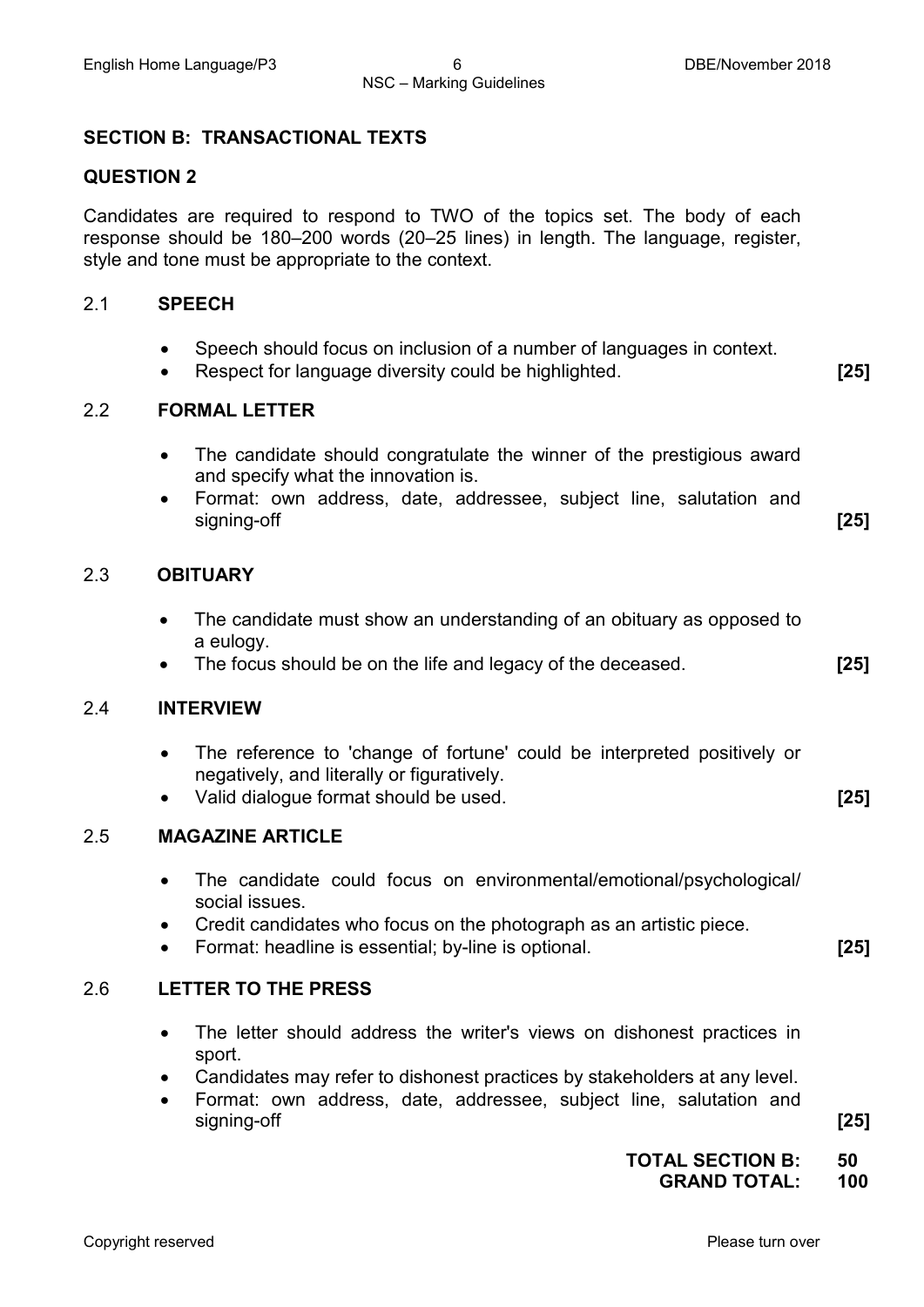## **NOTE:**

- Always use the rubric when marking the creative essay (Paper 3, SECTION A).
- Marks from 0–50 have been divided into FIVE major level descriptors.
- In the Content, Language and Style criteria, each of the five level descriptors is divided into an upper-level and a lower level subcategory with the applicable mark range and descriptors.
- Structure is not affected by the upper-level and lower-level division.

# **ASSESSMENT RUBRIC FOR ESSAY – HOME LANGUAGE [50 MARKS]**

| <b>Criteria</b>                                                   |               | <b>Exceptional</b>                                                                                                                                                                                                                  | <b>Skilful</b>                                                                                                                                     | <b>Moderate</b>                                                                                                                                                                                                | <b>Elementary</b>                                                                                                                                 | Inadequate                                                                                                         |
|-------------------------------------------------------------------|---------------|-------------------------------------------------------------------------------------------------------------------------------------------------------------------------------------------------------------------------------------|----------------------------------------------------------------------------------------------------------------------------------------------------|----------------------------------------------------------------------------------------------------------------------------------------------------------------------------------------------------------------|---------------------------------------------------------------------------------------------------------------------------------------------------|--------------------------------------------------------------------------------------------------------------------|
| <b>CONTENT AND</b>                                                |               | $28 - 30$                                                                                                                                                                                                                           | $22 - 24$                                                                                                                                          | $16 - 18$                                                                                                                                                                                                      | $10 - 12$                                                                                                                                         | 4–6                                                                                                                |
| <b>PLANNING</b>                                                   |               | -Outstanding/Striking                                                                                                                                                                                                               | -Very well-crafted                                                                                                                                 | -Satisfactory response                                                                                                                                                                                         | -Inconsistently                                                                                                                                   | -Totally irrelevant                                                                                                |
| (Response and<br>ideas)<br>Organisation of<br>ideas for planning; | level<br>pper | response beyond normal<br>expectations<br>-Intelligent, thought-<br>provoking and mature<br>ideas                                                                                                                                   | response<br>-Fully relevant and<br>interesting ideas with<br>evidence of maturity<br>-Very well organised                                          | -Ideas are reasonably<br>coherent and convincing<br>-Reasonably organised<br>and coherent, including<br>introduction, body and                                                                                 | coherent response<br>-Unclear ideas and<br>unoriginal<br>-Little evidence of<br>organisation and                                                  | response<br>-Confused and<br>unfocused ideas<br>-Vague and repetitive<br>-Unorganised and                          |
| Awareness of                                                      | ⊃             | -Exceptionally well                                                                                                                                                                                                                 | and coherent, including                                                                                                                            | conclusion                                                                                                                                                                                                     | coherence                                                                                                                                         | incoherent                                                                                                         |
| purpose, audience<br>and context                                  |               | organised and coherent,<br>including introduction,<br>body and conclusion                                                                                                                                                           | introduction, body and<br>conclusion                                                                                                               |                                                                                                                                                                                                                |                                                                                                                                                   |                                                                                                                    |
| <b>30 MARKS</b>                                                   |               | $25 - 27$                                                                                                                                                                                                                           | $19 - 21$                                                                                                                                          | $13 - 15$                                                                                                                                                                                                      | $7 - 9$                                                                                                                                           | $0 - 3$                                                                                                            |
|                                                                   | level<br>ower | -Excellent response but<br>lacks the exceptionally<br>striking qualities of the<br>outstanding essay<br>-Mature and intelligent<br>ideas<br>-Skilfully organised and<br>coherent, including<br>introduction, body and<br>conclusion | -Well-crafted response<br>-Relevant and<br>interesting ideas<br>-Well organised and<br>coherent, including<br>introduction, body and<br>conclusion | -Satisfactory response<br>but some lapses in<br>clarity<br>-Ideas are fairly<br>coherent and convincing<br>-Some degree of<br>organisation and<br>coherence, including<br>introduction, body and<br>conclusion | -Largely irrelevant<br>response<br>-Ideas tend to be<br>disconnected and<br>confusing<br>-Hardly any evidence<br>of organisation and<br>coherence | -No attempt to respond<br>to the topic<br>-Completely irrelevant<br>and inappropriate<br>-Unfocused and<br>muddled |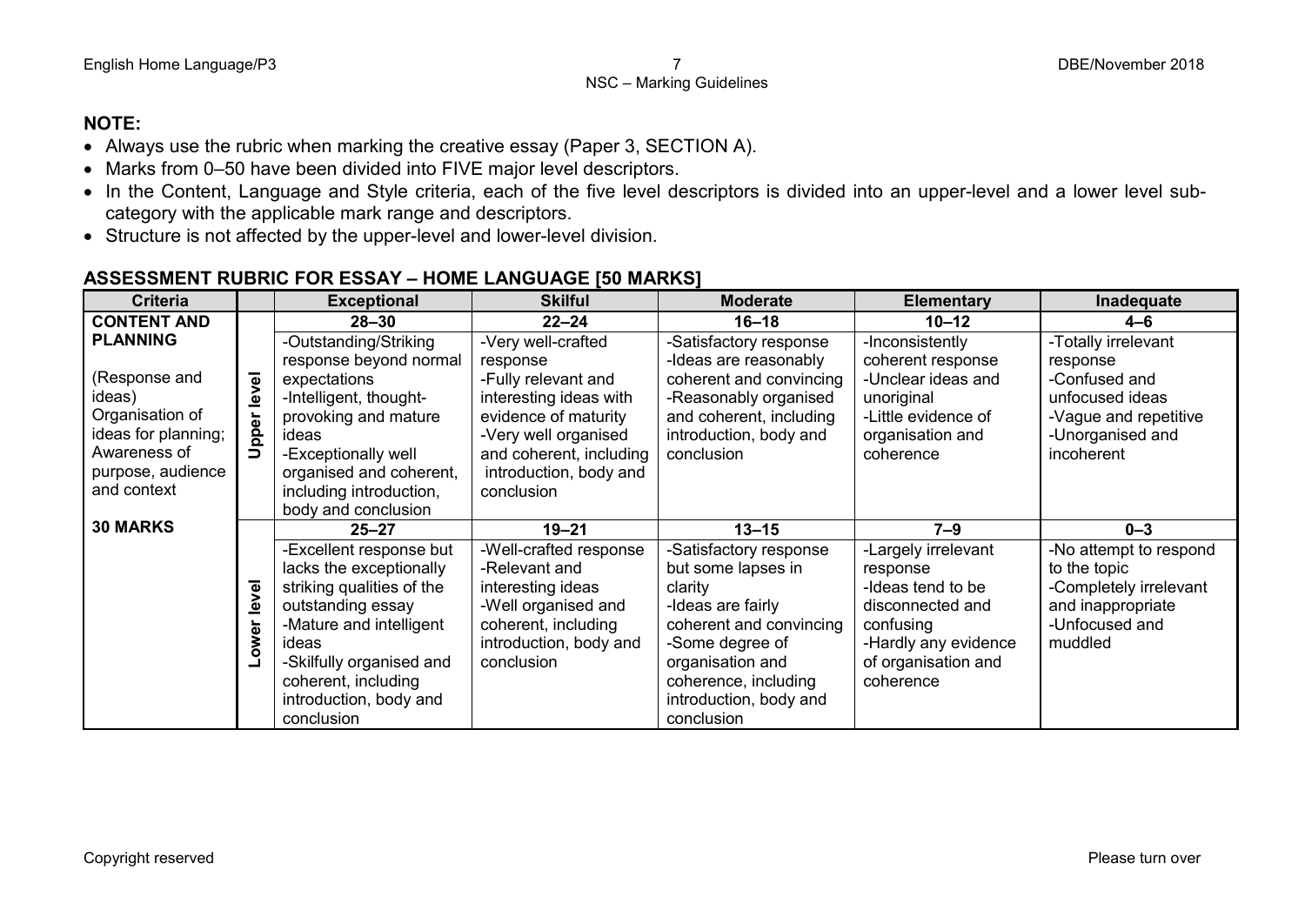## **ASSESSMENT RUBRIC FOR ESSAY – HOME LANGUAGE [50 MARKS] (continued)**

| <b>Criteria</b>    |             | <b>Exceptional</b>         | <b>Skilful</b>          | <b>Moderate</b>           | <b>Elementary</b>        | Inadequate                 |
|--------------------|-------------|----------------------------|-------------------------|---------------------------|--------------------------|----------------------------|
| <b>LANGUAGE,</b>   |             | $14 - 15$                  | $11 - 12$               | $8 - 9$                   | $5 - 6$                  | $0 - 3$                    |
| <b>STYLE AND</b>   |             | -Tone, register, style and | -Tone, register, style  | -Tone, register, style    | -Tone, register, style   | -Language                  |
| <b>EDITING</b>     |             | vocabulary highly          | and vocabulary very     | and vocabulary            | and vocabulary less      | incomprehensible           |
|                    |             | appropriate to purpose,    | appropriate to purpose, | appropriate to purpose,   | appropriate to purpose   | -Tone, register, style and |
| Tone, register,    |             | audience and context       | audience and context    | audience and context      | audience and context     | vocabulary not             |
| style, vocabulary  |             | -Exceptionally             | -Language is effective  | -Appropriate use of       | -Very basic use of       | appropriate to purpose,    |
| appropriate to     | Upper level | impressive use of          | and a consistently      | language to convey        | language                 | audience and context       |
| purpose/effect and |             | language                   | appropriate tone is     | meaning                   | -Tone and diction are    | -Vocabulary limitations    |
| context;           |             | -Compelling and            | used                    | -Tone is appropriate      | inappropriate            | so extreme as to make      |
| Word choice;       |             | rhetorically effective in  | -Largely error-free in  | -Rhetorical devices       | -Very limited            | comprehension              |
| Language use and   |             | tone                       | grammar and spelling    | used to enhance           | vocabulary               | impossible                 |
| conventions,       |             | -Virtually error-free in   | -Very well crafted      | content                   |                          |                            |
| punctuation,       |             | grammar and spelling       |                         |                           |                          |                            |
| grammar, spelling  |             | - Very skilfully crafted   |                         |                           |                          |                            |
|                    |             | 13                         | 10                      |                           |                          |                            |
| <b>15 MARKS</b>    |             | -Language excellent and    | -Language engaging      | -Adequate use of          | -Inadequate use of       |                            |
|                    |             | rhetorically effective in  | and generally effective | language with some        | language                 |                            |
|                    | ower level  | tone                       | -Appropriate and        | inconsistencies           | -Little or no variety in |                            |
|                    |             | -Virtually error-free in   | effective tone          | -Tone generally           | sentences                |                            |
|                    |             | grammar and spelling       | -Few errors in          | appropriate and limited   | -Exceptionally limited   |                            |
|                    |             | -Skilfully crafted         | grammar and spelling    | use of rhetorical devices | vocabulary               |                            |
|                    |             |                            | -Well crafted           |                           |                          |                            |
| <b>STRUCTURE</b>   |             |                            | 4                       | 3                         | $\mathbf{2}$             | $0 - 1$                    |
|                    |             | -Excellent development     | -Logical development    | -Relevant details         | -Some valid points       | -Necessary points          |
| Features of text:  |             | of topic                   | of details              | developed                 | -Sentences and           | lacking                    |
| Paragraph          |             | -Exceptional detail        | -Coherent               | -Sentences, paragraphs    | paragraphs faulty        | -Sentences and             |
| development and    |             | -Sentences, paragraphs     | -Sentences,             | well-constructed          | -Essay still makes       | paragraphs faulty          |
| sentence           |             | exceptionally well-        | paragraphs logical,     | -Essay still makes        | some sense               | -Essay lacks sense         |
| construction       |             | constructed                | varied                  | sense                     |                          |                            |
|                    |             |                            |                         |                           |                          |                            |
| <b>5 MARKS</b>     |             |                            |                         |                           |                          |                            |